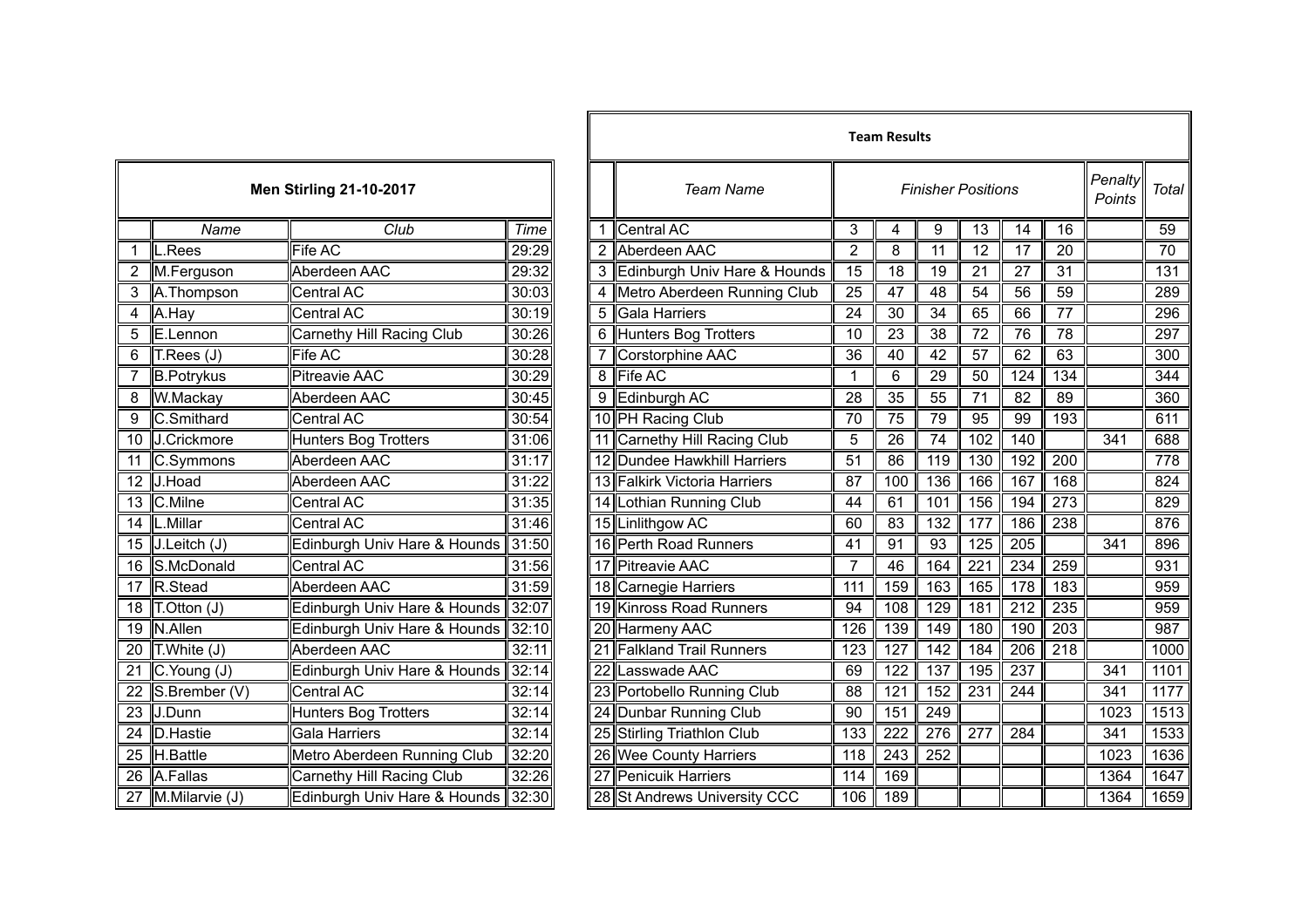|    | 28 L.Johnston (V)     | Edinburgh AC                    | 32:30 |              | 29 Teviotdale Harriers         | 204             | 219             |                 |                  |
|----|-----------------------|---------------------------------|-------|--------------|--------------------------------|-----------------|-----------------|-----------------|------------------|
| 29 | S.Fernando (J)        | <b>Fife AC</b>                  | 32:30 |              | 30 Livingston AC               | 210             | 280             |                 |                  |
|    | 30 G.Murdoch          | Gala Harriers                   | 32:35 |              | 31 Strathearn Harriers         | 247             | 264             |                 |                  |
| 31 | A.Johnston (J)        | Edinburgh Univ Hare & Hounds    | 32:37 |              | 32 Lomond Hill Runners AAC     | 185             |                 |                 |                  |
| 32 | M.Wright              | Central AC                      | 32:47 |              | 33 Scottish Prison Service AAC | 188             |                 |                 |                  |
| 33 | R.Miller              | Central AC                      | 32:50 |              | 34 Ferranti AAC                | 266             |                 |                 |                  |
| 34 | $C$ . Tharme $(J)$    | Gala Harriers                   | 32:53 |              |                                |                 |                 |                 |                  |
|    | 35 J.Lenrhan          | Edinburgh AC                    | 33:00 |              | <b>Masters Teams</b>           |                 |                 |                 |                  |
|    | 36   T.Ferrington (V) | Corstorphine AAC                | 33:05 |              | <b>Team Name</b>               |                 | Positions       |                 | Total            |
| 37 | A.Masson              | Edinburgh Univ Hare & Hounds    | 33:12 |              | Metro Aberdeen Running Club    | 5               | 7               | 8               | 20               |
| 38 | D.Tullie              | <b>Hunters Bog Trotters</b>     | 33:13 | $\mathbf{2}$ | <b>Lothian Running Club</b>    | 4               | 9               | 21              | $\overline{34}$  |
| 39 | E.Webster             | Aberdeen AAC                    | 33:21 | 3            | <b>Central AC</b>              | 1               | $\overline{11}$ | 24              | $\overline{36}$  |
| 40 | A.Brockie             | Corstorphine AAC                | 33:21 | 4            | Corstorphine AAC               | 3               | 19              | 22              | 44               |
| 41 | A.Gudgun              | Perth Road Runners              | 33:24 | 5            | Gala Harriers                  | 10              | 13              | 26              | 49               |
|    | 42 J.Harrison         | Corstorphine AAC                | 33:42 | 6            | Perth Road Runners             | 15              | 17              | 30              | 62               |
|    | 43 A.Ferguson         | Aberdeen AAC                    | 33:45 | 7            | <b>Kinross Road Runners</b>    | 18              | $\overline{23}$ | 32              | $\overline{73}$  |
| 44 | M.Lang (V)            | Lothian Running Club            | 33:45 | 8            | Edinburgh AC                   | 2               | 36              | 39              | 77               |
|    | 45 F.Cruickshank (J)  | Aberdeen AAC                    | 33:49 | 9            | <b>Harmeny AAC</b>             | $\overline{31}$ | $\overline{37}$ | $\overline{43}$ | 111              |
|    | 46 J.Adam (J)         | <b>Pitreavie AAC</b>            | 33:52 |              | 10 Dundee Hawkhill Harriers    | 6               | $\overline{33}$ | 72              | 111              |
| 47 | N.Milovsorov (V)      | Metro Aberdeen Running Club     | 34:00 |              | 11 Falkirk Victoria Harriers   | 20              | 53              | 54              | 127              |
| 48 | C.Richardson          | Metro Aberdeen Running Club     | 34:06 |              | 12 Carnegie Harriers           | 25              | 50              | 61              | 136              |
|    | 54 B.Ward             | Metro Aberdeen Running Club     | 34:09 |              | 13 Hunters Bog Trotters        | 46              | 48              | 68              | 162              |
| 50 | O.Millar              | Fife AC                         | 34:10 |              | 14 Portobello Running Club     | $\overline{28}$ | 45              | 102             | 175              |
| 51 | B.Gibson (V)          | <b>Dundee Hawkhill Harriers</b> | 34:12 |              | 15 Fife AC                     | 35              | 51              | 95              | 181              |
| 52 | O.Frser-Krauss (J)    | Edinburgh Univ Hare & Hounds    | 34:12 |              | 16 Falkland Trail Runners      | 40              | 65              | 93              | 198              |
|    | 53 F. Thomson         | Aberdeen AAC                    | 34:14 |              | 17 Lasswade AAC                | $\overline{29}$ | $\overline{75}$ | 107             | $\overline{211}$ |
| 49 | D.Hatfield (J)        | Aberdeen AAC                    | 34:14 |              | 18 Linlithgow AC               | 60              | 67              | 108             | 235              |
| 55 | M.Cameron             | Edinburgh AC                    | 34:16 |              | 19 Pitreavie AAC               | 52              | 105             | 126             | 283              |
| 56 | $J.$ Tole (V)         | Metro Aberdeen Running Club     | 34:20 |              | 20 PH Racing Club              | 73              | 85              | 128             | 286              |
| 57 | J.Jackson             | Corstorphine AAC                | 34:20 |              | 21 Stirling Triathlon Club     | 96              | 143             | 144             | 383              |
| 58 | $D.S$ mith $(J)$      | Edinburgh Univ Hare & Hounds    | 34:25 |              |                                |                 |                 |                 |                  |
| 59 | S.Buchan (V)          | Metro Aberdeen Running Club     | 34:27 |              |                                |                 |                 |                 |                  |
|    | 60 J.Redding          | Linlithgow AC                   | 34:29 |              |                                |                 |                 |                 |                  |

| 28  L.Johnston (V)  | Edinburgh AC                       | 32:30 |  | 29 Teviotdale Harriers         |                  | $204$   219 |  |  | 1364 | 1787 I |
|---------------------|------------------------------------|-------|--|--------------------------------|------------------|-------------|--|--|------|--------|
| 29 S.Fernando (J)   | Fife AC                            | 32:30 |  | 30 Livingston AC               |                  | $210$ 280   |  |  | 1364 | 1854 I |
| 30 <b>G.Murdoch</b> | Gala Harriers                      | 32:35 |  | 31 Strathearn Harriers         | 247 <sub>h</sub> | 264         |  |  | 1364 | 1875 I |
| 31 A.Johnston (J)   | Edinburgh Univ Hare & Hounds 32:37 |       |  | 32 Lomond Hill Runners AAC     | 185              |             |  |  | 1705 | 1890   |
| 32 M.Wright         | Central AC                         | 32:47 |  | 33 Scottish Prison Service AAC | 188              |             |  |  | 1705 | 1893   |
| 33 R.Miller         | Central AC                         | 32:50 |  | l 34 llFerranti AAC            | 266              |             |  |  | 1705 | 1971   |

## **Masters Teams**

|   | <b>Team Name</b>             |                | Positions |     | <b>Total</b>     |
|---|------------------------------|----------------|-----------|-----|------------------|
| 1 | Metro Aberdeen Running Club  | 5              | 7         | 8   | 20               |
| 2 | Lothian Running Club         | 4              | 9         | 21  | 34               |
| 3 | Central AC                   | 1              | 11        | 24  | 36               |
| 4 | Corstorphine AAC             | 3              | 19        | 22  | 44               |
| 5 | Gala Harriers                | 10             | 13        | 26  | 49               |
| 6 | Perth Road Runners           | 15             | 17        | 30  | 62               |
| 7 | Kinross Road Runners         | 18             | 23        | 32  | 73               |
| 8 | Edinburgh AC                 | $\overline{2}$ | 36        | 39  | 77               |
| 9 | Harmeny AAC                  | 31             | 37        | 43  | $\overline{111}$ |
|   | 10 Dundee Hawkhill Harriers  | 6              | 33        | 72  | 111              |
|   | 11 Falkirk Victoria Harriers | 20             | 53        | 54  | 127              |
|   | 12 Carnegie Harriers         | 25             | 50        | 61  | 136              |
|   | 13 Hunters Bog Trotters      | 46             | 48        | 68  | 162              |
|   | 14 Portobello Running Club   | 28             | 45        | 102 | 175              |
|   | 15 Fife AC                   | 35             | 51        | 95  | 181              |
|   | 16 Falkland Trail Runners    | 40             | 65        | 93  | 198              |
|   | 17 Lasswade AAC              | 29             | 75        | 107 | 211              |
|   | 18 Linlithgow AC             | 60             | 67        | 108 | 235              |
|   | 19 Pitreavie AAC             | 52             | 105       | 126 | 283              |
|   | 20 PH Racing Club            | 73             | 85        | 128 | 286              |
|   | 21 Stirling Triathlon Club   | 96             | 143       | 144 | 383              |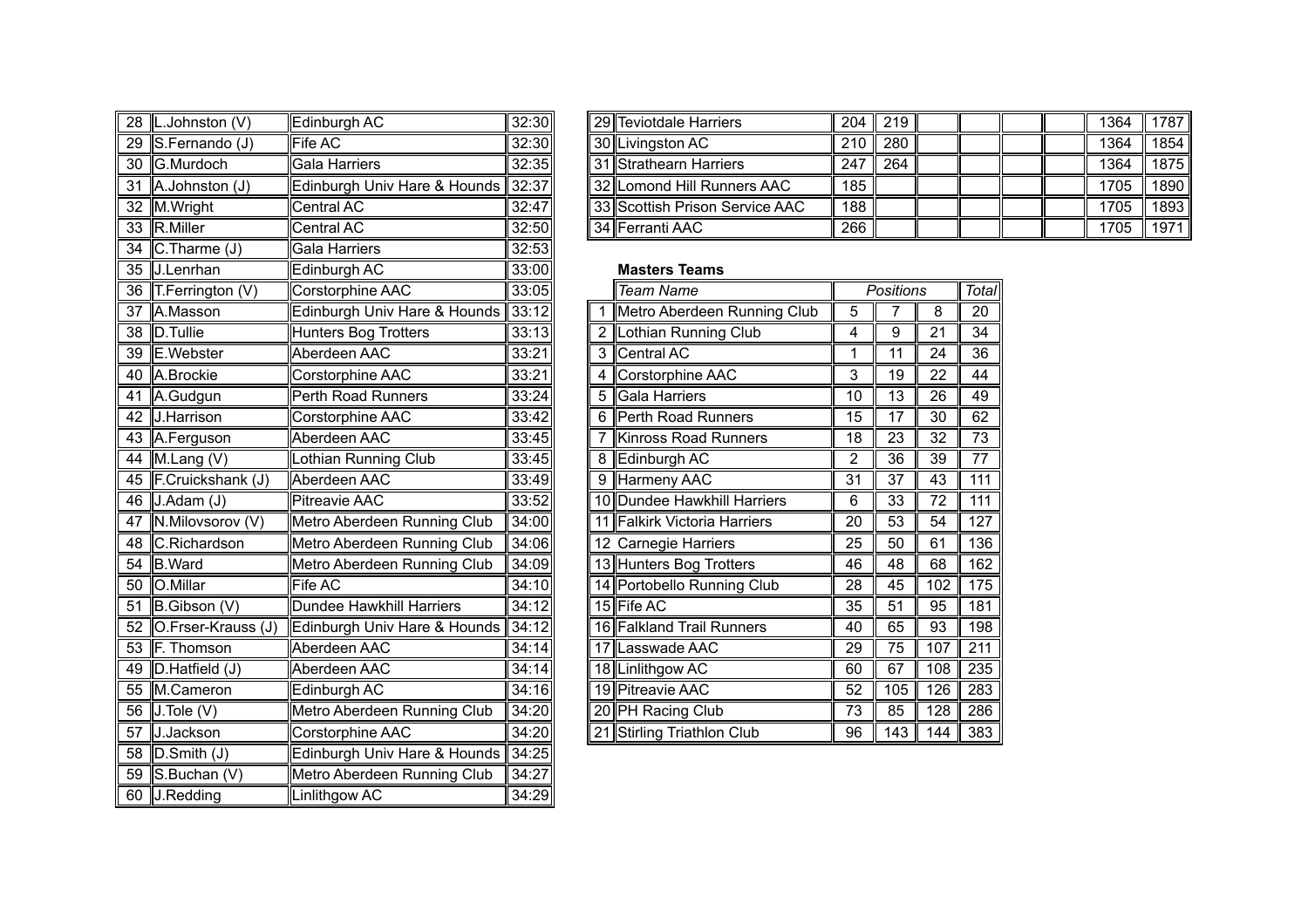| 61              | C.Partridge (V)  | Lothian Running Club             | 34:31 |
|-----------------|------------------|----------------------------------|-------|
| 62              | A.Hoyle          | Corstorphine AAC                 | 34:31 |
| 63              | J.Carpenter      | Corstorphine AAC                 | 34:39 |
| 64              | J.Joy            | Aberdeen AAC                     | 34:42 |
| 65              | C.Mattocks (V)   | Gala Harriers                    | 34:48 |
| 66              | A.Lawrie         | Gala Harriers                    | 35:00 |
| 67              | F.Jackson        | Corstorphine AAC                 | 35:00 |
| 68              | E.Brownlie (J)   | <b>Central AC</b>                | 35:05 |
| 69              | M.Gore           | Lasswade AAC                     | 35:11 |
| 70              | D.Jubb           | PH Racing Club                   | 35:13 |
| $\overline{71}$ | P.Ireland (J)    | Edinburgh AC                     | 35:16 |
| $\overline{72}$ | G.Smith          | <b>Hunters Bog Trotters</b>      | 35:16 |
| 73              | $A.$ Orr $(V)$   | <b>Central AC</b>                | 35:18 |
| $\overline{74}$ | G.Marsh (V)      | <b>Carnethy Hill Racing Club</b> | 35:22 |
| $\overline{75}$ | D.Monaghan       | <b>PH Racing Club</b>            | 35:26 |
| 76              | R.Flett          | <b>Hunters Bog Trotters</b>      | 35:38 |
| 77              | G.Trewartha (V)  | <b>Gala Harriers</b>             | 35:42 |
| 78              | E.Crawford       | <b>Hunters Bog Trotters</b>      | 35:45 |
| 79              | J.Peebles        | <b>PH Racing Club</b>            | 35:53 |
| 80              | C.Freshwater     | <b>Hunters Bog Trotters</b>      | 35:55 |
| 81              | <b>T.Wilson</b>  | Corstorphine AAC                 | 35:57 |
| $\overline{82}$ | D.Woods          | Edinburgh AC                     | 35:59 |
| 83              | II.Logan         | <b>Linlithgow AC</b>             | 36:02 |
| 84              | W.Townsend       | <b>Hunters Bog Trotters</b>      | 36:06 |
| 85              | F.Johnston       | <b>Gala Harriers</b>             | 36:11 |
| 86              | K.Liddell        | <b>Dundee Hawkhill Harriers</b>  | 36:19 |
| 87              | J.Shanks         | <b>Falkirk Victoria Harriers</b> | 36:19 |
| 88              | D.Limmer         | Portobello Running Club          | 36:21 |
| $\overline{89}$ | K.Hamilton       | Edinburgh AC                     | 36:25 |
| 90              | N.Williamson (V) | Dunbar Running Club              | 36:30 |
| 91              | D.Knight (V)     | Perth Road Runners               | 36:33 |
| 92              | D.Roussias (V)   | Metro Aberdeen Running Club      | 36:39 |
| 93              | $D.R$ yan (V)    | Perth Road Runners               | 36:40 |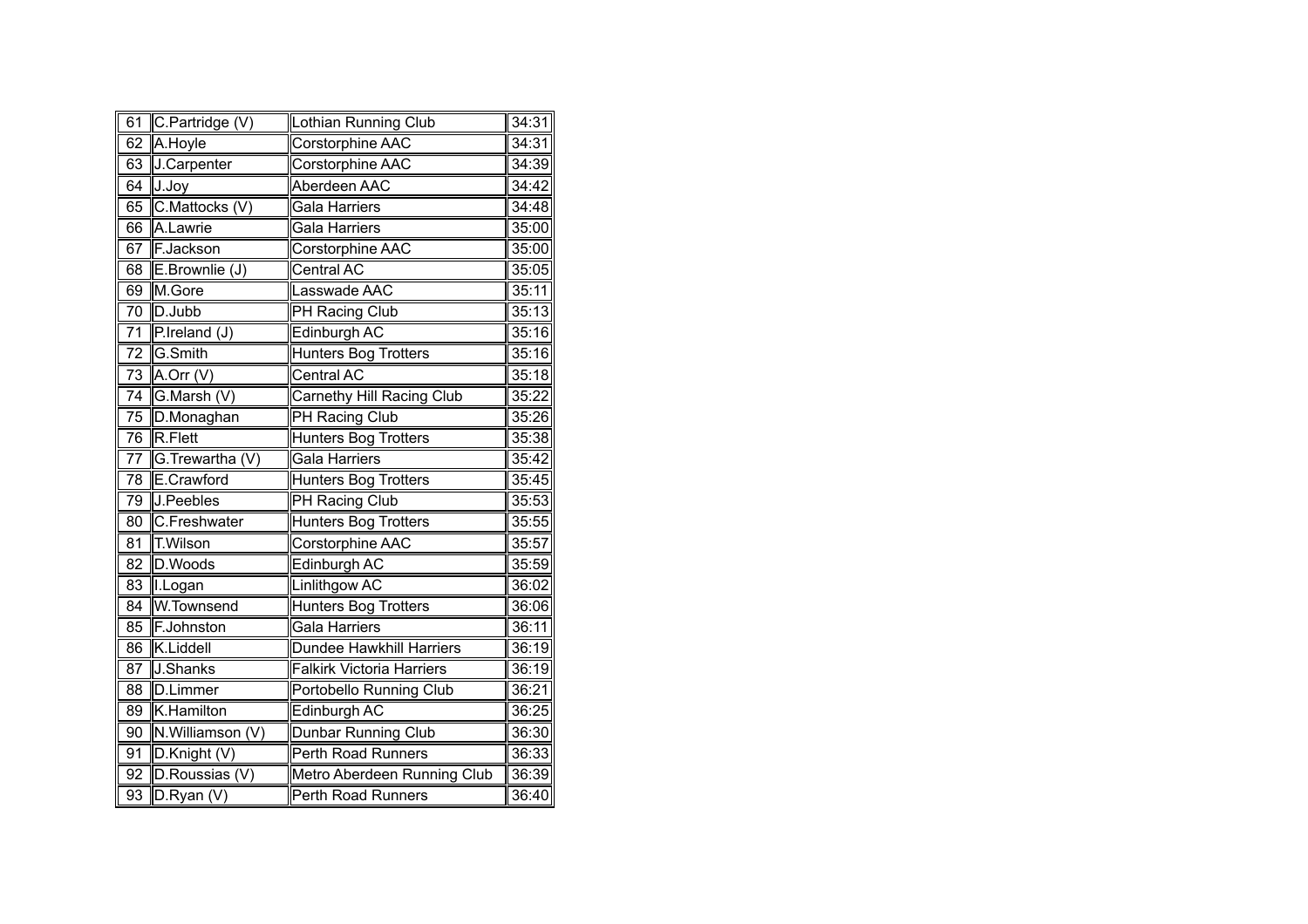| $9\overline{4}$ | $\overline{D}.\overline{Scott}$ (V) | <b>Kinross Road Runners</b>      | 36:44 |
|-----------------|-------------------------------------|----------------------------------|-------|
| 95              | S.Mackay                            | PH Racing Club                   | 36:44 |
| 96              | M.Kreitner                          | Aberdeen AAC                     | 36:47 |
| 97              | J.McManus                           | <b>Hunters Bog Trotters</b>      | 36:47 |
| 98              | I.McLeaod (V)                       | Corstorphine AAC                 | 36:47 |
| 99              | J.Cassells                          | <b>PH Racing Club</b>            | 36:50 |
|                 | 100 A.Ronald (V)                    | <b>Falkirk Victoria Harriers</b> | 36:53 |
|                 | 101 A.Knowles (V)                   | Lothian Running Club             | 36:57 |
|                 | 102 J.Hardie                        | <b>Carnethy Hill Racing Club</b> | 37:00 |
|                 | 103   I.Johnston (V)                | <b>Corstorphine AAC</b>          | 37:02 |
|                 | 104 M.Kennedy (J)                   | Edinburgh AC                     | 37:04 |
|                 | 105 B.Murphy                        | Edinburgh Univ Hare & Hounds     | 37:04 |
|                 | 106 C.Hillman                       | St Andrews University CCC        | 37:08 |
|                 | 107 M.McDermott                     | Edinburgh AC                     | 37:08 |
|                 | 108 A.Laycock (V)                   | Kinross Road Runners             | 37:08 |
|                 | 109 D.Eckersley (V)                 | Central AC                       | 37:22 |
|                 | 110 A. Pearson                      | Metro Aberdeen Running Club      | 37:23 |
|                 | 111 C.Stephenson (V)                | Carnegie Harriers                | 37:26 |
|                 | 112   I.Craven                      | <b>Edinburgh AC</b>              | 37:30 |
|                 | 113 J.McGowan (V)                   | Gala Harriers                    | 37:32 |
|                 | 114 D.Crowe (V)                     | <b>Penicuik Harriers</b>         | 37:32 |
|                 | 115 S.Morrison                      | Metro Aberdeen Running Club      | 37:34 |
|                 | 116 D.Baillie                       | Edinburgh AC                     | 37:34 |
|                 | 117 L.Sleigh                        | Corstorphine AAC                 | 37:43 |
|                 | 118 C.Brand                         | <b>Wee County Harriers</b>       | 37:46 |
|                 | 119 S.Dyer                          | <b>Dundee Hawkhill Harriers</b>  | 37:46 |
|                 | 120 S. Watters                      | Edinburgh AC                     | 37:52 |
|                 | 121 W.Jarvie (V)                    | Portobello Running Club          | 37:54 |
|                 | 122 J.Darling (V)                   | Lasswade AAC                     | 37:56 |
|                 | 123 B.Innes                         | <b>Falkland Trail Runners</b>    | 37:56 |
|                 | 124 R.Scott                         | Fife AC                          | 38:01 |
|                 | 125 R.Glen (V)                      | Perth Road Runners               | 38:02 |
|                 | 126 G.Stewart (V)                   | Harmeny AAC                      | 38:05 |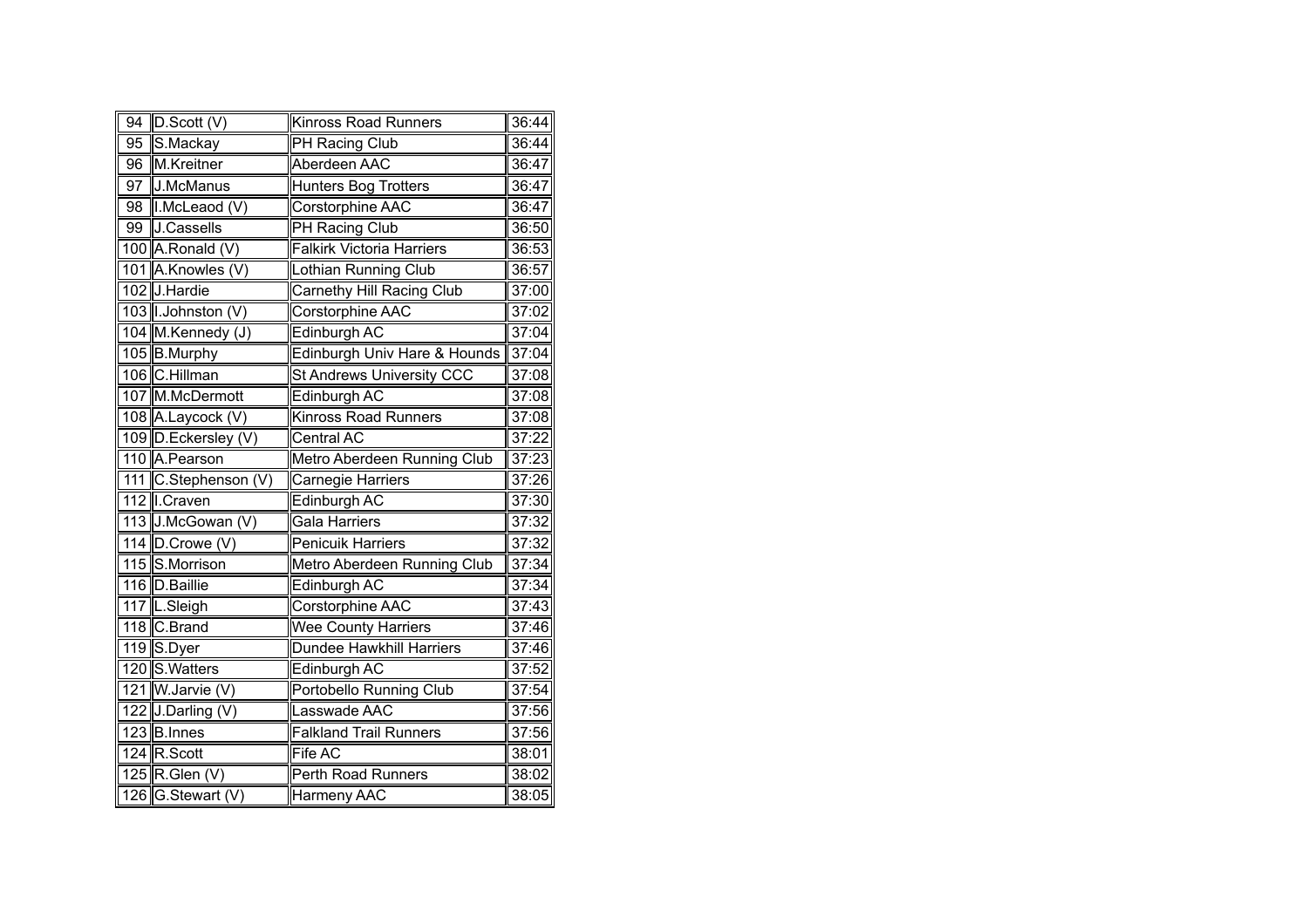| 127 D.Clark        | <b>Falkland Trail Runners</b>    | 38:05 |
|--------------------|----------------------------------|-------|
| 128 F.McDonald     | Edinburgh AC                     | 38:12 |
| 129 S.Strachan (V) | <b>Kinross Road Runners</b>      | 38:15 |
| 130 S.Matthews (V) | Dundee Hawkhill Harriers         | 38:17 |
| 131 A.Turnbull (V) | Central AC                       | 38:20 |
| 132 D.Marshall     | Linlithgow AC                    | 38:22 |
| 133 A.Bloomer      | <b>Stirling Triathlon Club</b>   | 38:22 |
| 134 K.Gorman       | Fife AC                          | 38:23 |
| 135 J.McIntyre (V) | Fife AC                          | 38:23 |
| 136 A.Davidson     | <b>Falkirk Victoria Harriers</b> | 38:23 |
| 137 A.McGlone (J)  | Lasswade AAC                     | 38:27 |
| 138 D.Cross (V)    | Edinburgh AC                     | 38:27 |
| 139 R.Millar (V)   | Harmeny AAC                      | 38:30 |
| 140 B.Smith (V)    | <b>Carnethy Hill Racing Club</b> | 38:32 |
| 141 C.Creegan (V)  | Edinburgh AC                     | 38:39 |
| 142 T.Martin (V)   | <b>Falkland Trail Runners</b>    | 38:45 |
| 143 A.Burnett (V)  | Aberdeen AAC                     | 38:45 |
| 144 S.Mounce       | <b>Hunters Bog Trotters</b>      | 38:47 |
| 145 R.Lascelles    | Metro Aberdeen Running Club      | 38:50 |
| 146 Y.Horsburgh    | Gala Harriers                    | 38:50 |
| 147 A.Cameron (V)  | Corstorphine AAC                 | 38:52 |
| 148 P.Black        | Corstorphine AAC                 | 39:02 |
| 149 P.Buckley (V)  | <b>Harmeny AAC</b>               | 39:03 |
| 150 V.Jack (V)     | Corstorphine AAC                 | 39:08 |
| 151 C.O'Donnell    | Dunbar Running Club              | 39:11 |
| 152 C.Taylor (V)   | Portobello Running Club          | 39:11 |
| 153 J.Thin (V)     | <b>Hunters Bog Trotters</b>      | 39:16 |
| 154 F.Purves (V)   | <b>Central AC</b>                | 39:20 |
| 155 A.Hindle (V)   | <b>Hunters Bog Trotters</b>      | 39:22 |
| 156 B.Lees (V)     | Lothian Running Club             | 39:22 |
| 157 J.Furniss      | Edinburgh AC                     | 39:25 |
| 158 R.Clark        | <b>Hunters Bog Trotters</b>      | 39:27 |
| 159 D.Clark (V)    | Carnegie Harriers                | 39:33 |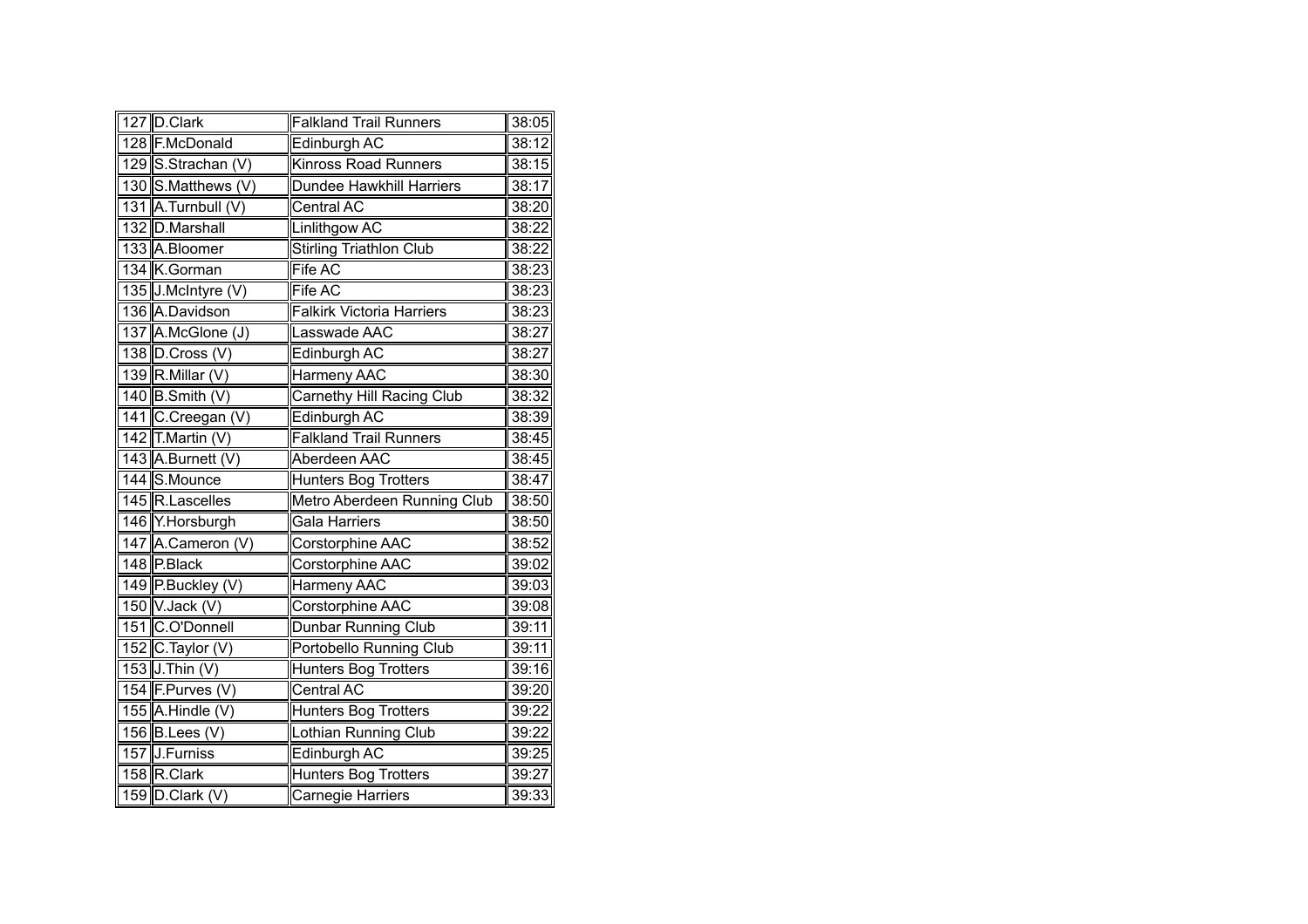| 160 A.Quayle          | Edinburgh AC                       | 39:38 |
|-----------------------|------------------------------------|-------|
| 161 C Walling         | <b>Hunters Bog Trotters</b>        | 39:42 |
| 162 $R$ . Booth (V)   | Fife AC                            | 39:45 |
| 163 K.Davie           | Carnegie Harriers                  | 39:46 |
| 164 J.Farquar (V)     | <b>Pitreavie AAC</b>               | 39:49 |
| 165 J.Millar          | Carnegie Harriers                  | 39:49 |
| 166 E.McCallum        | <b>Falkirk Victoria Harriers</b>   | 39:55 |
| 167 P.Faulks (V)      | <b>Falkirk Victoria Harriers</b>   | 40:03 |
| 168 G.Matheson (V)    | <b>Falkirk Victoria Harriers</b>   | 40:05 |
| 169 M.Greens          | <b>Penicuik Harriers</b>           | 40:15 |
| 170 C.Johnston (V)    | <b>Falkirk Victoria Harriers</b>   | 40:22 |
| 171 R.Musset (V)      | Central AC                         | 40:25 |
| 172 N.Ferrier         | Central AC                         | 40:27 |
| 173 H.Buchanan (V)    | Central AC                         | 40:33 |
| 174 C.Graham-Marr (V) | Central AC                         | 40:43 |
| 175 D.Clements (V)    | Edinburgh AC                       | 40:50 |
| 176 L. Preston        | <b>Falkirk Victoria Harriers</b>   | 40:52 |
| 177 P.Dudchenko (V)   | Linlithgow AC                      | 40:54 |
| 178 D.Fish (V)        | <b>Carnegie Harriers</b>           | 40:56 |
| 179 W.McCullogh (v)   | <b>Gala Harriers</b>               | 40:58 |
| 180 A.Kay (V)         | <b>Harmeny AAC</b>                 | 41:00 |
| 181 M.Hill            | <b>Kinross Road Runners</b>        | 41:02 |
| 182 S.Harrison        | <b>Hunters Bog Trotters</b>        | 41:02 |
| 183 J.Hynd (V)        | Carnegie Harriers                  | 41:02 |
| 184 M.Murdoch (V)     | <b>Falkland Trail Runners</b>      | 41:06 |
| 185 G.Pryde (V)       | <b>Lomond Hill Runners AAC</b>     | 41:06 |
| 186 D.Mason (V)       | Linlithgow AC                      | 41:15 |
| 187 N.Thomas (V)      | <b>Hunters Bog Trotters</b>        | 41:24 |
| 188 J.Turnbull (V)    | <b>Scottish Prison Service AAC</b> | 41:26 |
| 189 C.Smithard        | <b>St Andrews University CCC</b>   | 41:27 |
| 190 G.Orr (V)         | Harmeny AAC                        | 41:27 |
| 191 D.Riveria (V)     | Edinburgh AC                       | 41:34 |
| 192 D.Hanlon (V)      | <b>Dundee Hawkhill Harriers</b>    | 41:38 |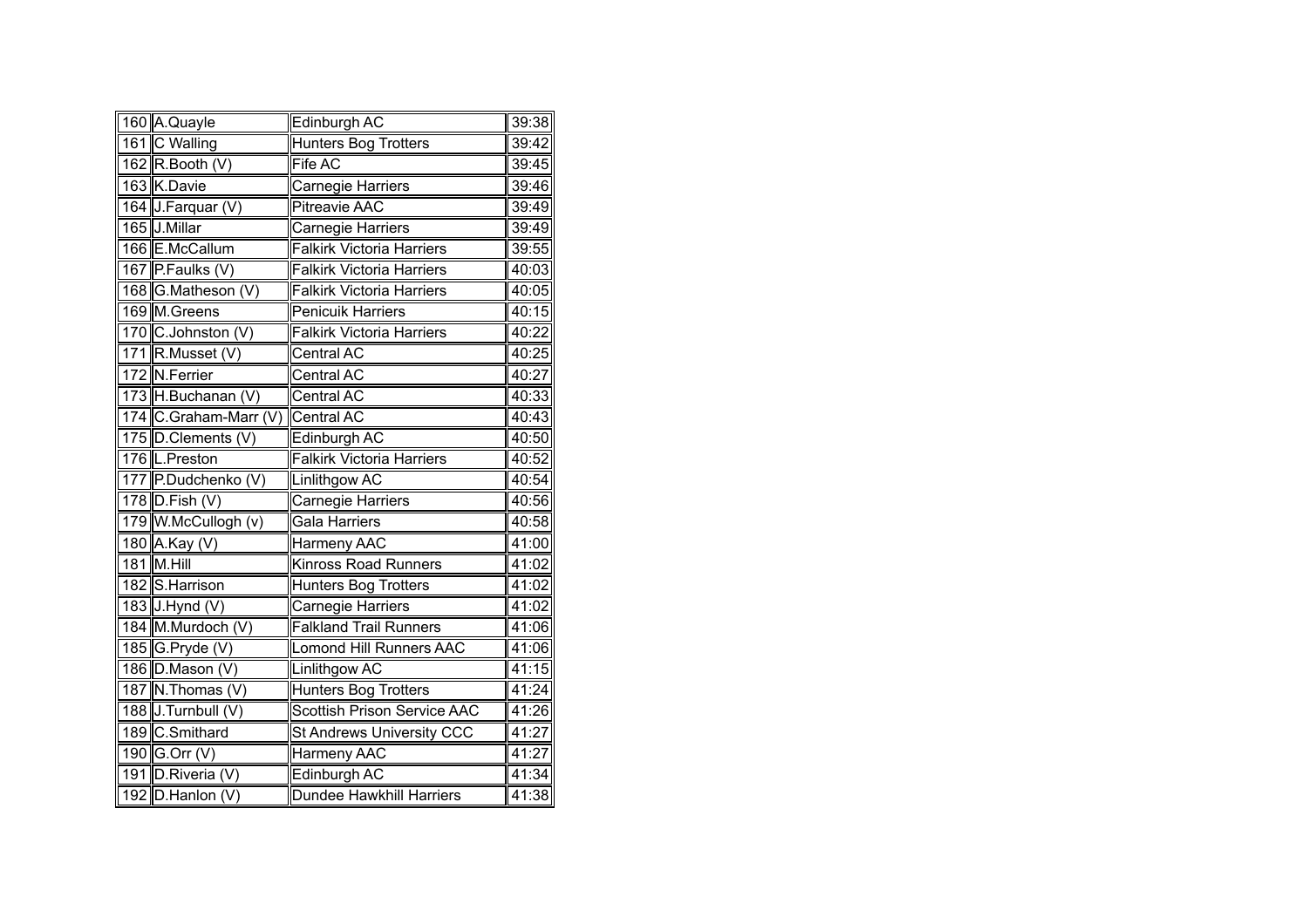| 193 J.Crookston (V)  | PH Racing Club                   | 41:44 |
|----------------------|----------------------------------|-------|
| 194 A.Cunningham (V) | Lothian Running Club             | 41:44 |
| 195 D.Scott (V)      | Lasswade AAC                     | 41:44 |
| 196 D. Perovic       | Edinburgh Univ Hare & Hounds     | 41:51 |
| $197$ M. Parry (V)   | Edinburgh AC                     | 41:54 |
| 198 A.Redman (V)     | Metro Aberdeen Running Club      | 41:59 |
| 199 D.Clements (V)   | <b>Hunters Bog Trotters</b>      | 41:59 |
| 200 R.Lawson (V)     | Dundee Hawkhill Harriers         | 42:01 |
| $201$ J.Suble (V)    | Central AC                       | 42:03 |
| 202 N.Reynolds (V)   | Dundee Hawkhill Harriers         | 42:03 |
| 203 D.Alexander (V)  | Harmeny AAC                      | 42:03 |
| 204 R.Jaffrey $(V)$  | <b>Teviotdale Harriers</b>       | 42:06 |
| 205 S.Grieshaber (V) | Perth Road Runners               | 42:09 |
| 206 C.Laing          | <b>Falkland Trail Runners</b>    | 42:16 |
| 207 C.McWilliam      | <b>Fife AC</b>                   | 42:16 |
| 208 M.McKenzie (V)   | PH Racing Club                   | 42:16 |
| 209 $P$ . Forte (V)  | Dundee Hawkhill Harriers         | 42:23 |
| 210 S.Thomson (V)    | Livingston AC                    | 42:28 |
| 211 K.Tindall (V)    | <b>Harmeny AAC</b>               | 42:31 |
| 212 A.Sinclair (V)   | <b>Kinross Road Runners</b>      | 42:33 |
| 213 N.Roberton (V)   | <b>Falkirk Victoria Harriers</b> | 42:33 |
| 214 J.McIntyre       | <b>Fife AC</b>                   | 42:48 |
| 215 S.McLaren        | Edinburgh Univ Hare & Hounds     | 43:01 |
| 216 M.Placentino (V) | Dundee Hawkhill Harriers         | 43:03 |
| 217 M.Finlayson (V)  | <b>Falkirk Victoria Harriers</b> | 43:06 |
| 218 D.McDonald (V)   | <b>Falkland Trail Runners</b>    | 43:16 |
| 219 A.Biggar (V)     | Teviotdale Harriers              | 43:20 |
| 220 G.Barker (V)     | <b>Fife AC</b>                   | 43:25 |
| 221 C.Moriaty (J)    | <b>Pitreavie AAC</b>             | 43:31 |
| 222 N.Roberts (V)    | <b>Stirling Triathlon Club</b>   | 43:34 |
| 223 J.Gladwin (V)    | <b>Falkirk Victoria Harriers</b> | 43:38 |
| 224 B.Noad           | Central AC                       | 43:42 |
| 225 $B.Davie (V)$    | Carnegie Harriers                | 43:44 |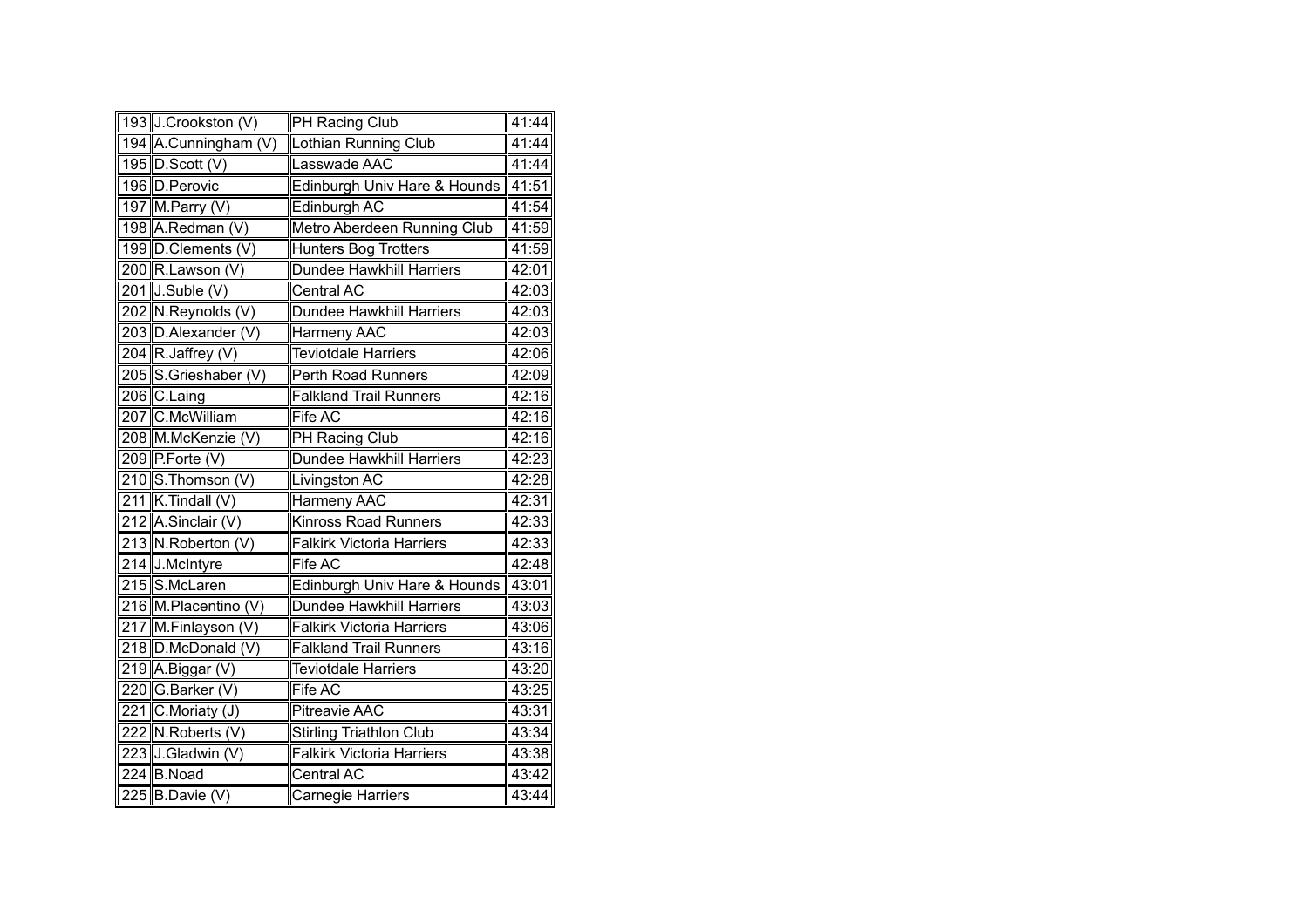| 226 E.Donaldson     | <b>Falkirk Victoria Harriers</b> | 43:49 |
|---------------------|----------------------------------|-------|
| 227 K.Murray (V)    | <b>Falkland Trail Runners</b>    | 43:52 |
| 228 C.Bell          | Harmeny AAC                      | 43:57 |
| 229 J.McLaren (V)   | <b>Falkirk Victoria Harriers</b> | 44:00 |
| 230 A.Brannigan (V) | Carnegie Harriers                | 44:01 |
| 231 G.Lupton (V)    | Portobello Running Club          | 44:07 |
| 232 R.Clarke (V)    | Edinburgh AC                     | 44:08 |
| 233 A.Love (V)      | Aberdeen AAC                     | 44:11 |
| 234 G.McFarlane (V) | <b>Pitreavie AAC</b>             | 44:16 |
| 235 J.Boyle (V)     | <b>Kinross Road Runners</b>      | 44:20 |
| 236 P.Allcoat       | <b>Kinross Road Runners</b>      | 44:20 |
| 237 G.Knipe (V)     | Lasswade AAC                     | 44:23 |
| 238 B.Couper (V)    | Linlithgow AC                    | 44:23 |
| 239 K.Graham        | Edinburgh AC                     | 44:30 |
| $240$ R. Milne (V)  | <b>Central AC</b>                | 44:39 |
| 241 D.Gowan (V)     | Edinburgh AC                     | 44:42 |
| 242 D.Brydon (V)    | <b>Gala Harriers</b>             | 44:58 |
| 243 D.McNeil (V)    | <b>Wee County Harriers</b>       | 45:00 |
| 244 S.McDonald (V)  | Portobello Running Club          | 45:03 |
| 245 L.McCabe (V)    | <b>Central AC</b>                | 45:17 |
| 246 G.Dewar (V)     | <b>Falkirk Victoria Harriers</b> | 45:21 |
| $247$ M.Dillon (V)  | <b>Strathearn Harriers</b>       | 45:31 |
| 248 T.Purves (V)    | <b>Falkirk Victoria Harriers</b> | 45:34 |
| 249 A.Anderson (V)  | Dunbar Running Club              | 45:47 |
| 250 N.Balloch       | <b>PH Racing Club</b>            | 45:48 |
| 251 D.Law (V)       | Corstorphine AAC                 | 45:59 |
| 252 R.McKenzie (V)  | <b>Wee County Harriers</b>       | 46:01 |
| 253 K.Bontrone (V)  | <b>Falkland Trail Runners</b>    | 46:14 |
| 254 A.Harley        | <b>Falkland Trail Runners</b>    | 46:16 |
| $255$ A.Gall (V)    | <b>Central AC</b>                | 46:16 |
| $256$ B. Smith (V)  | Fife AC                          | 46:23 |
| 257 J.Purves (V)    | Gala Harriers                    | 46:35 |
| 258 M.Logie (V)     | Central AC                       | 46:37 |